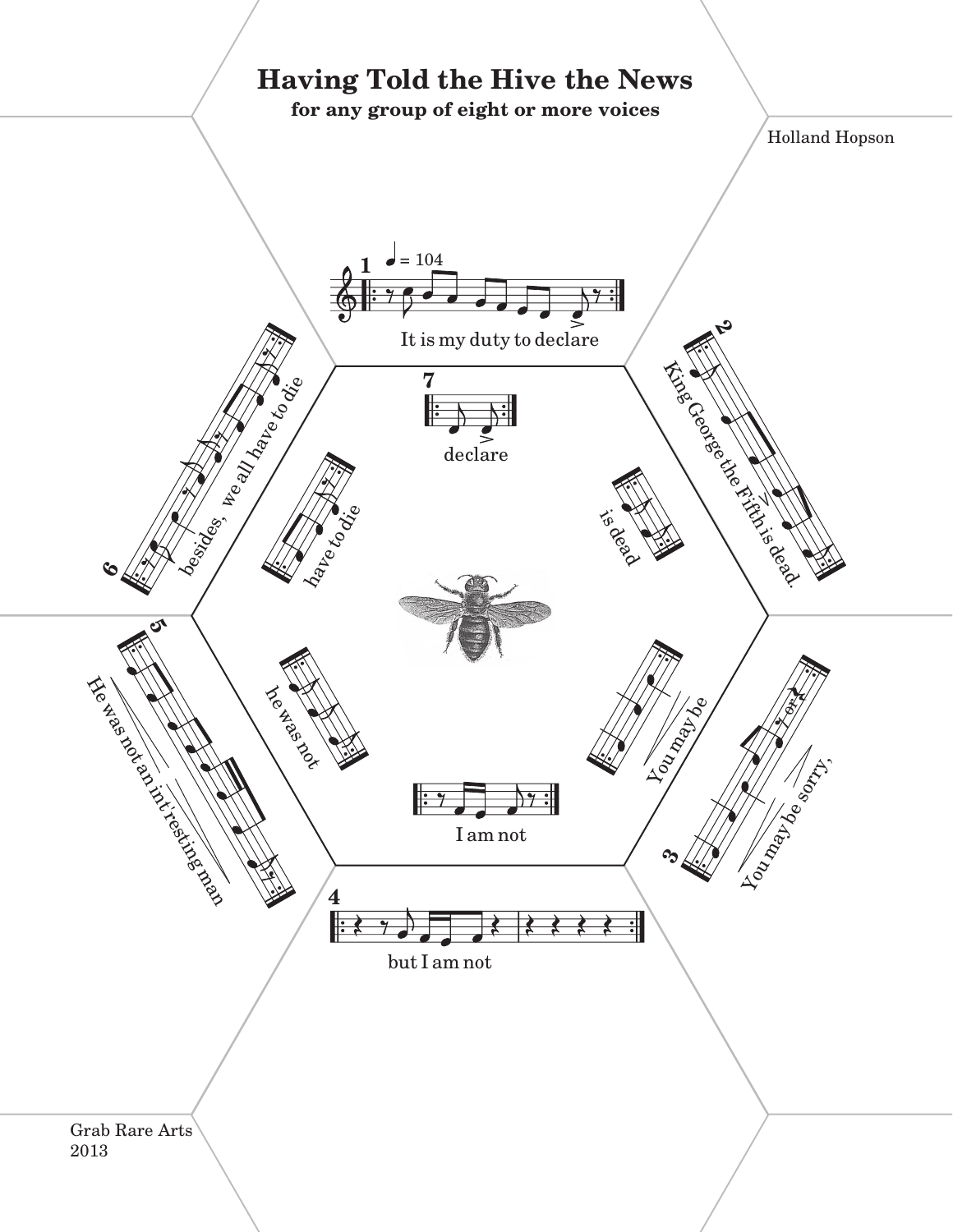## **Having Told the Hive the News**

for any group of eight or more voices

Holland Hopson 2013

Maintaining a constant pulse of  $\epsilon$ =104,

Each singer begins when ready and sings the six phrases in the outer honeycomb in any comfortable octave. The phrases are sung in order, repeating each phrase as many times as desired before moving to the next phrase. Rest as necessary for as long or short as desired between repetitions of phrases or before moving to the next phrase. Each phrase may be sung in unison or canonically in any metrical alignment with itself or other simultaneously sounding phrases. Try to stay within two or three phrases of the rest of the group; do not move too far ahead or lag too far behind.

Once a singer has performed a main phrase in the outer honeycomb, the associated subphrase in the inner honeycomb becomes available for him or her to sing and repeat at any time during the piece. As the piece progresses each singer can choose from their current main phrase in the outer honeycomb and any of the available sub-phrases in the inner honeycomb.

After a performer has sung all six phrases in the outer honeycomb, he or she sings only the sub-phrases in the inner honeycomb until he or she decides to stop.

Singers are encouraged to listen carefully to each other and to periodically drop out to listen to the texture created by the group.

Dynamics are free except where crescendos and decrescendos are indicated.

Duration is free. A target duration may be decided in advance. Divide the target duration by 7 to obtain an estimated duration for each cell of the honeycomb.

The piece is over when all singers have stopped.

A conductor is not required during performance.